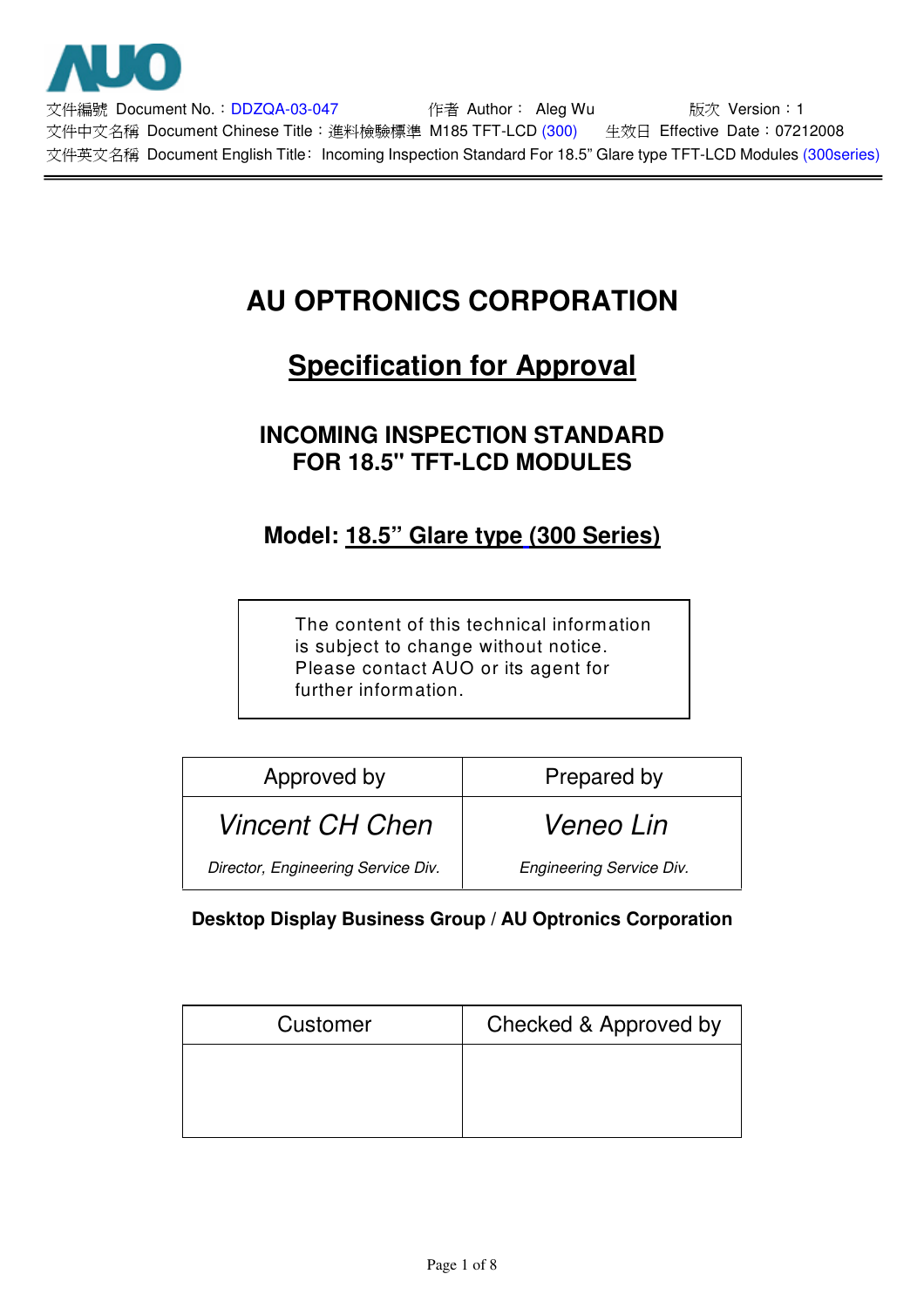

文件編號 Document No.:DDZQA-03-047 作者 Author: Aleg Wu 版次 Version:1 文件中文名稱 Document Chinese Title: 淮料檢驗標進 M185 TFT-LCD (300) 9 生效日 Effective Date: 07212008 文件英文名稱 Document English Title: Incoming Inspection Standard For 18.5" Glare type TFT-LCD Modules (300series)

## **1 Scope:**

- 1.1 The incoming inspection standards shall be applied to TFT-LCD Modules (hereinafter called "Modules") that supplied by AU Optronics Corporation (hereinafter called "seller").
- 1.2 Specifications contains
	- Electrical inspection specification
	- ! Appearance specification
	- Outside dimension specification

### **2 Incoming inspection:**

The buyer (customer) shall inspect the modules within twenty calendar days of the delevery date (the "inspection period" ) at its own cost. The results of the inspection (acceptance or rejection) shall be recorded in writing, and a copy of this writing will be promptly sent to the seller.

The buyer may, under commercially reasonable reject procedures, reject an entire lot in the delivery involved if, within the inspection period ,such samples of modules within such lot show an unacceptable number of defects in accordance with this incoming inspection standards, provided however that the buyer must notify the seller in writing of any such rejection promptly, and not later than within three business days of the end of the inspection period.

Should the buyer fail to notify the seller within the inspection period, the buyer's right to reject the modules shall be lapsed and the modules shall be deemed to have been accepted by the buyer.

#### **3 Inspection sampling method:**

Unless otherwise agree in writing, the method of incoming inspection shall be based on MIL-STD-105E.

- 3.1 Lot size: Quantity per shipment lot per model.
- 3.2 Sampling type: Normal inspection, single sampling.
- 3.3 Sampling level: Level II.
- 3.4 Acceptable quality level (AQL): Major defect: AQL=2.5% Minor defect: AQL=4.0%

#### **4 Inspection instruments:**

- 4.1 Pattern generator: LD-2000 or equivalent model.
- 4.2 Video board: AUO video board or equivalent. The output of the signal should comply with the specification provided by AUO.
- 4.3 Luminance colorimeter: Topcon BM-7 or equivalent model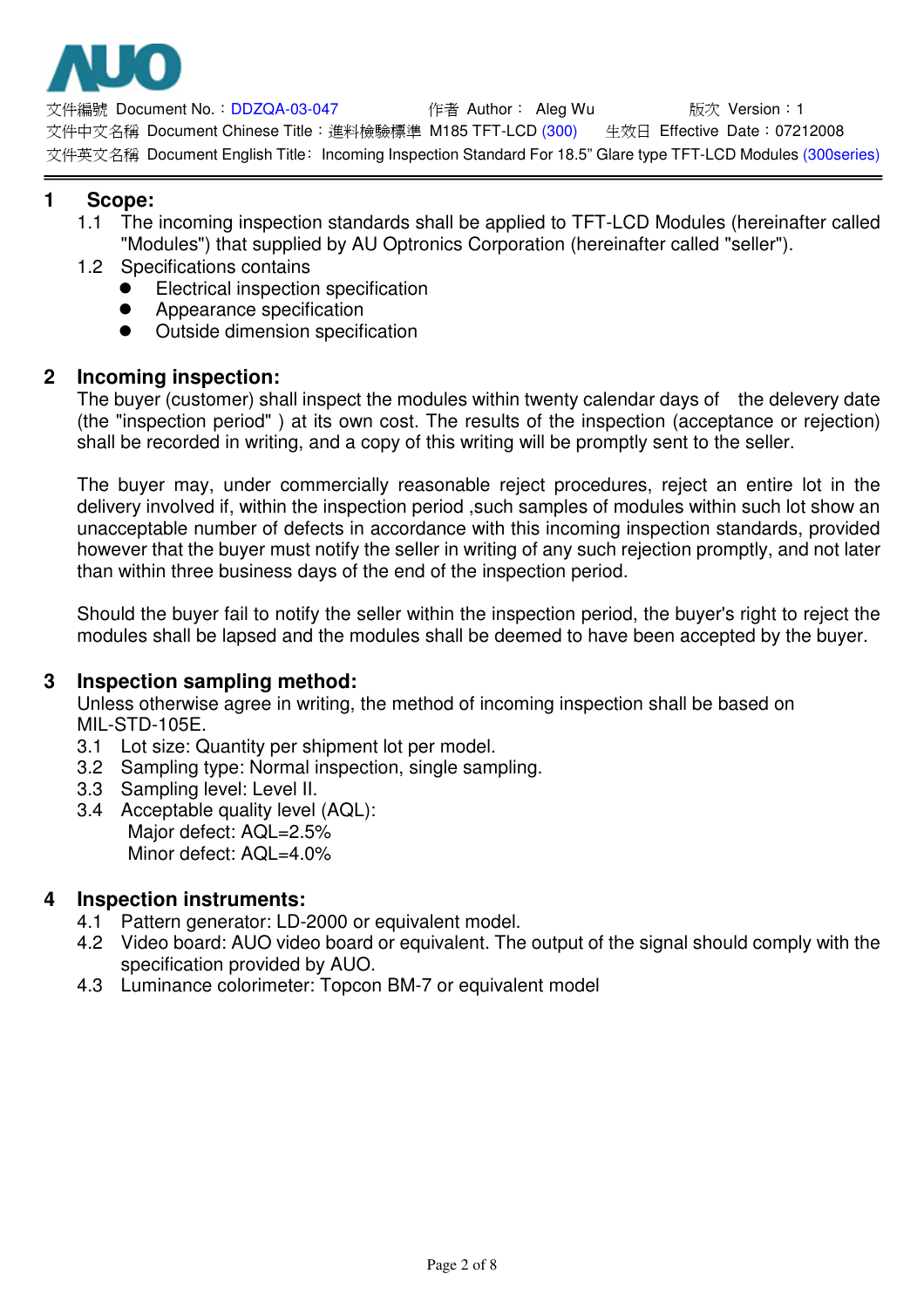

文件編號 Document No.: DDZQA-03-047     作者 Author: Aleg Wu     版次 Version: 1 文件中文名稱 Document Chinese Title: 淮料檢驗標進 M185 TFT-LCD (300) 9 生效日 Effective Date: 07212008 文件英文名稱 Document English Title: Incoming Inspection Standard For 18.5" Glare type TFT-LCD Modules (300series)

#### **5 Inspection environment conditions:**

- 5.1 Room temperature : 20 ~ 25°C.<br>5.2 Humidity: 65±5% RH.<br>5.3 Illumination: Fluorescent light (I
- 
- Illumination: Fluorescent light (Day-Light Type) display surface illumination to be 300  $\sim$  700 Lux. (standard 500Lux.)
- 5.4 To be a distance about 35±5 cm in front of LCD unit, viewing line should be perpendicular to the surface of the module judge the visual appearance with human's eyes (±30° viewing edge will be allowed).
- 5.5 Take off the protector of polarizer while judging the display area.
- 5.6 If there is any question while judging, check the panel again while operating.

#### **6 Classification of defects:**

Defects are classified as major defects and minor defects according to the degree of defectiveness defined herein.

- Major defects: A major defect is a defect that is likely to result in failure, or to reduce materially the usability of the product for its intended purpose.
- Minor defects: A minor defect either is a defect that is not likely to reduce materially the usability of the product for its intended purpose, or is a departure from an established having little bearing on the effective use or operation of the product.

|                | <b>Inspection Item</b>                | <b>Specification</b>                                                                                                                                                                                                                                                                                                                                                                                                                                                                                |               |
|----------------|---------------------------------------|-----------------------------------------------------------------------------------------------------------------------------------------------------------------------------------------------------------------------------------------------------------------------------------------------------------------------------------------------------------------------------------------------------------------------------------------------------------------------------------------------------|---------------|
| 1              | Line / Block defect                   | Can't be seen.                                                                                                                                                                                                                                                                                                                                                                                                                                                                                      |               |
| $\overline{c}$ | Bright dots                           | $\leq 5$ dots (Note1, 4)                                                                                                                                                                                                                                                                                                                                                                                                                                                                            |               |
| 3              | Dark dots                             | $\leq 8$ dots                                                                                                                                                                                                                                                                                                                                                                                                                                                                                       |               |
| 4              | Total dots defect                     | $\leq 10$ dots                                                                                                                                                                                                                                                                                                                                                                                                                                                                                      |               |
|                | Adjacent dot defect<br>(Note 1, 2, 3) | Two continuous bright dots (vertical, horizontal, oblique):                                                                                                                                                                                                                                                                                                                                                                                                                                         | $\leq 2$ pair |
| 5              |                                       | Three or more continuous bright dots (vertical, horizontal, oblique):                                                                                                                                                                                                                                                                                                                                                                                                                               | 1 pair<br>≦   |
|                |                                       | Two continuous dark dots (vertical, horizontal, oblique):                                                                                                                                                                                                                                                                                                                                                                                                                                           | $\leq 4$ pair |
|                |                                       | Three or more continuous dark dots (vertical, horizontal, oblique):                                                                                                                                                                                                                                                                                                                                                                                                                                 | $\leq 2$ pair |
| 6              | Image<br>Sticking / Retention         | Short time (retention):<br>Can't be visible by ND 2%, after changing pattern, the previous pattern shall be<br>invisible (disappear) within 5 seconds.<br>Long time (sticking):<br>Turn on the panel and display with the test pattern (4X4 black & white, Figure 1) for<br>8 hours. After 8 hr, change display pattern to 50% gray pattern. After 5 min, use 2%<br>ND Filter at 50% Gray Pattern, under 0° viewing angle, the Image Sticking<br>Symptom must be invisible.<br>Figure 1<br>Figure 2 |               |
| 9              |                                       | $\overline{Display}$ Non-uniformity Use 2%ND Filter or equivalent samples if necessary (Note 5 & 6)                                                                                                                                                                                                                                                                                                                                                                                                 |               |

#### **6.1 Electrical inspection specification**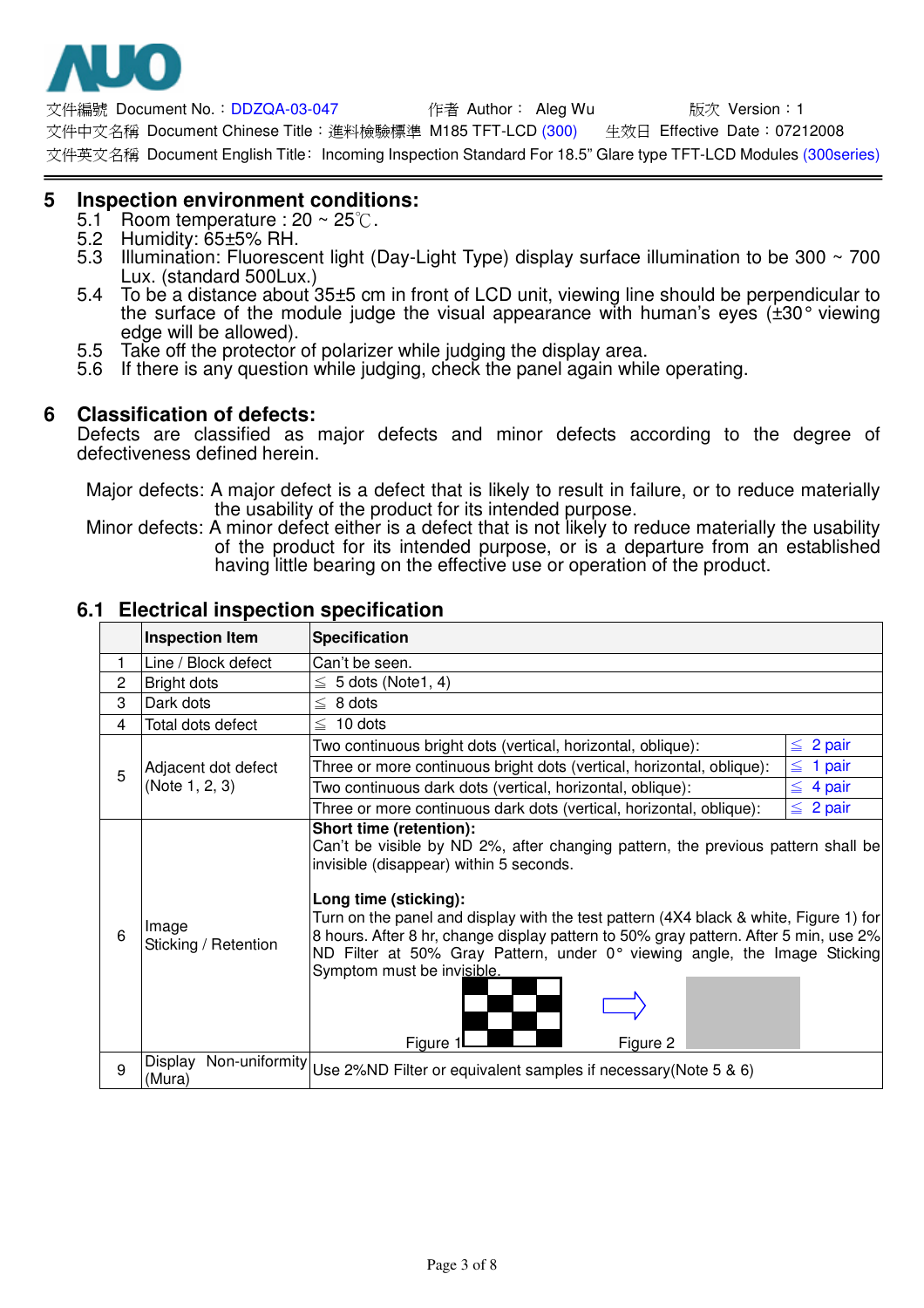

文件編號 Document No.: DDZQA-03-047 作者 Author: Aleg Wu 版次 Version: 1 文件中文名稱 Document Chinese Title: 淮料檢驗標進 M185 TFT-LCD (300) 9 生效日 Effective Date: 07212008 文件英文名稱 Document English Title: Incoming Inspection Standard For 18.5" Glare type TFT-LCD Modules (300series)

Note 1: For bright dot defect, bright area should be larger than 1/2 (1/2 for R, B; 1/4 for G) area of a sub-pixel to be count as 1 dot defect. A dot defect that is smaller than the defined dot defect will be treated as small bright dot (or partial bright dot).

The drawing of 1/2 area sub-pixel definition: The 1/2 area sub-pixel can be defined as below one or more of specific shapes (Fig.1).



All bright dot defects should not be noticeable by observer under specified inspection environment (Please refer to item 5).

- Note 2: (Fig.2) Adjacent-dot defect (refer to picture, dot 1,2,..,8 around A are all A's adjacent dots) should be inspected under the same display pattern in any one of White /Black /Red /Green /Blue /Monotone Gray pattern.
- Note 3: Adjacent-dot defect should be observed under any one of White /Black /Red /Green /Blue pattern. 1 pair of bright dots equals 2 dots. Inspection patterns: Standard inspection patterns of dot defect are listed below. AUO uses these patterns as standard criteria for judging dot defect. Please inform AUO if any other pattern is to be used to examine dot defect.

| <b>Test Pattern</b>       | <b>Defect</b>              |  |  |
|---------------------------|----------------------------|--|--|
| <b>Full Black</b>         | For bright dot(s)          |  |  |
| <b>Full White</b>         | For dark dot(s)            |  |  |
| Monotone Red /Green /Blue | For bright and dark dot(s) |  |  |

- Note 4: The judgment criteria of particle occurred bright dot is the same as bright dot judgment criteria.
- Note 5: The display uniformity (general mura) symptoms will use 2% ND Filter. That is, the definition of Not Noticeable means the symptom can be covered by 2% ND Filter.
- Note 6: The inspection method of ND Filter holding ND filter in front of the panel around 1 cm and examine the panel from 35±5 cm in the front view for 3 seconds.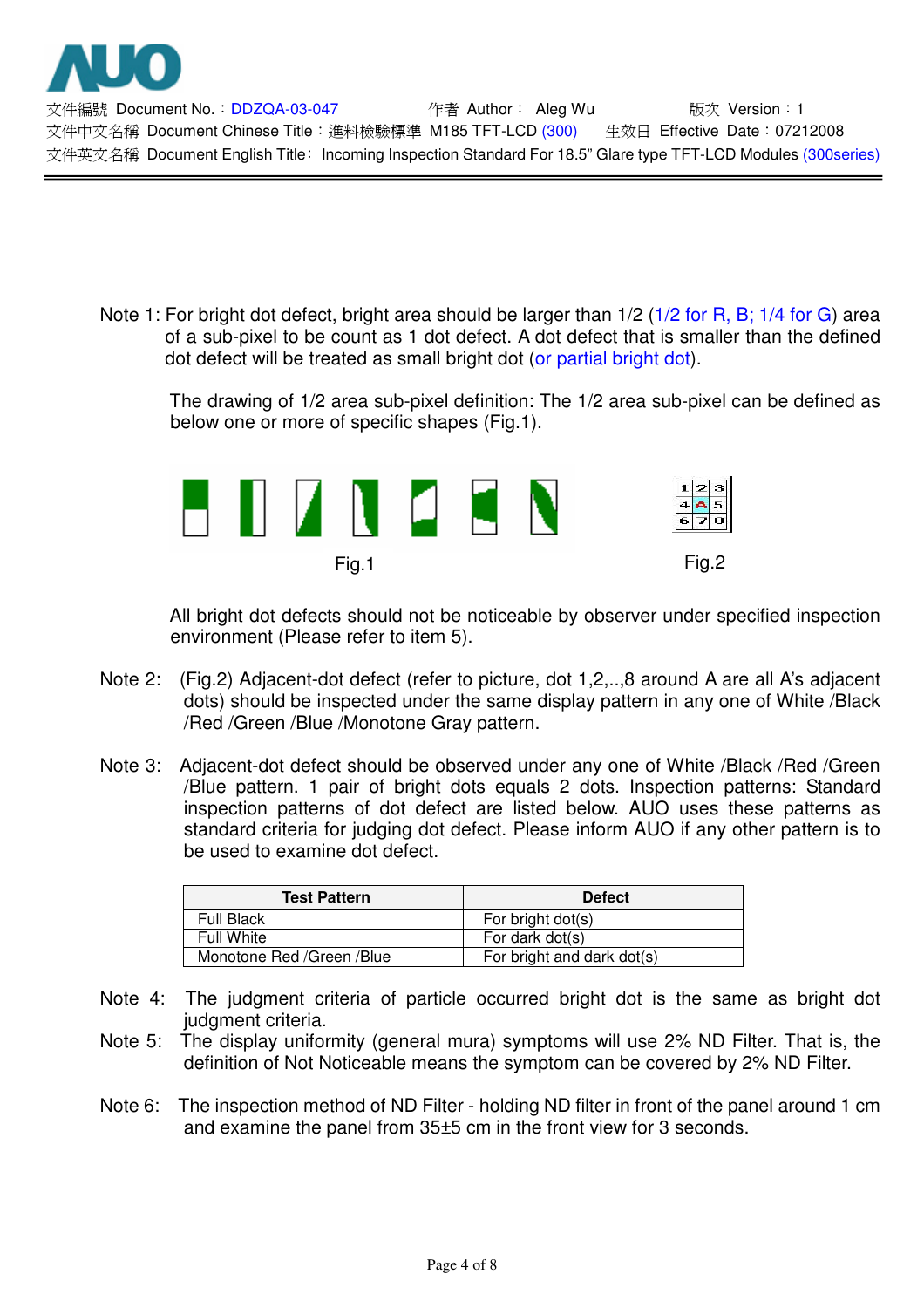

文件編號 Document No.: DDZQA-03-047 <br> **Ocalled Author** Aleg Wu book 版次 Version: 1 文件中文名稱 Document Chinese Title: 進料檢驗標準 M185 TFT-LCD (300) 生效日 Effective Date: 07212008 文件英文名稱 Document English Title: Incoming Inspection Standard For 18.5" Glare type TFT-LCD Modules (300series)

## **6.2 Appearance inspection specification**

|                | Judge item               |         | <b>Inspection specification</b>                        |                |                | Judge criterion |              |
|----------------|--------------------------|---------|--------------------------------------------------------|----------------|----------------|-----------------|--------------|
| Judge area     |                          |         |                                                        |                |                | <b>Major</b>    | <b>Minor</b> |
|                | Particles,               |         | Average diameter : (mm)                                |                | <b>Numbers</b> |                 |              |
|                | scratch and              | Round   | $D \le 1.0$                                            |                | Disregarded    |                 |              |
|                | bubbles in               |         | 1.0 < D                                                |                | $N=0$          |                 |              |
|                | display                  | Liner   | Width: W (mm)                                          | Length: L (mm) | <b>Numbers</b> |                 |              |
|                | area                     |         | $W \le 0.3$                                            | $L \leq 50$    | Disregarded    |                 |              |
| Active Area    | (Note 1, 2,<br>3)        |         | W > 0.3                                                | L > 50         | $N=0$          |                 |              |
|                | <b>Defect</b>            |         | Eyes should not find it.                               |                |                | ( )             |              |
|                | Glass broken             |         | <b>No</b>                                              |                |                |                 |              |
|                | Bubble in cell           |         | Eyes should not find it.                               |                |                | ∩               |              |
|                | (Active area)            |         |                                                        |                |                |                 |              |
|                | Scratch                  |         | No harm                                                |                |                |                 |              |
| Bezel          | Dirt                     |         |                                                        |                |                |                 |              |
|                | Wrap                     |         | No dangerous                                           |                |                | O               |              |
| Sunken         |                          | No harm |                                                        |                |                |                 |              |
| Label          |                          |         |                                                        |                |                |                 |              |
| (S/N, Week     | No label                 |         | No.                                                    |                |                | $( \ )$         |              |
| code)          |                          |         |                                                        |                |                |                 |              |
|                | Appearance               |         | Can't see the abnormal color, shape, hurt, dirt (fused |                |                |                 |              |
| Solder         |                          |         | goods, etc.). If it is necessary, please prepare       |                |                | $( \ )$         |              |
|                |                          |         | sample.                                                |                |                |                 |              |
| <b>Screw</b>   | Not enough               |         | <b>No</b>                                              |                |                |                 |              |
| White sheet    | Limp<br>Shell, rub       |         | No<br><b>No</b>                                        |                |                |                 |              |
| Connector      | <b>Connection status</b> |         | Need correct connection.                               |                | C              |                 |              |
| FPC/FFC        | <b>Broken</b>            |         | <b>No</b>                                              |                |                |                 |              |
| <b>BM</b> area | <b>Around Red Line</b>   |         | No concern                                             |                |                |                 |              |
|                |                          |         |                                                        |                |                |                 |              |

Note 1: When L>=2W, defect count as liner defect. Note 2: D=1/2(W+L)



- Note 3: To verify the responsbility of following defects was caused by supplier, the IQC checks as requested on above items before mass production such as the Polarizer Scratch, Gap Mura, TFT Glass broken…etc.
- Note 4: If the polarizer is glare type, the criteria will change from 10 mm to 30mm.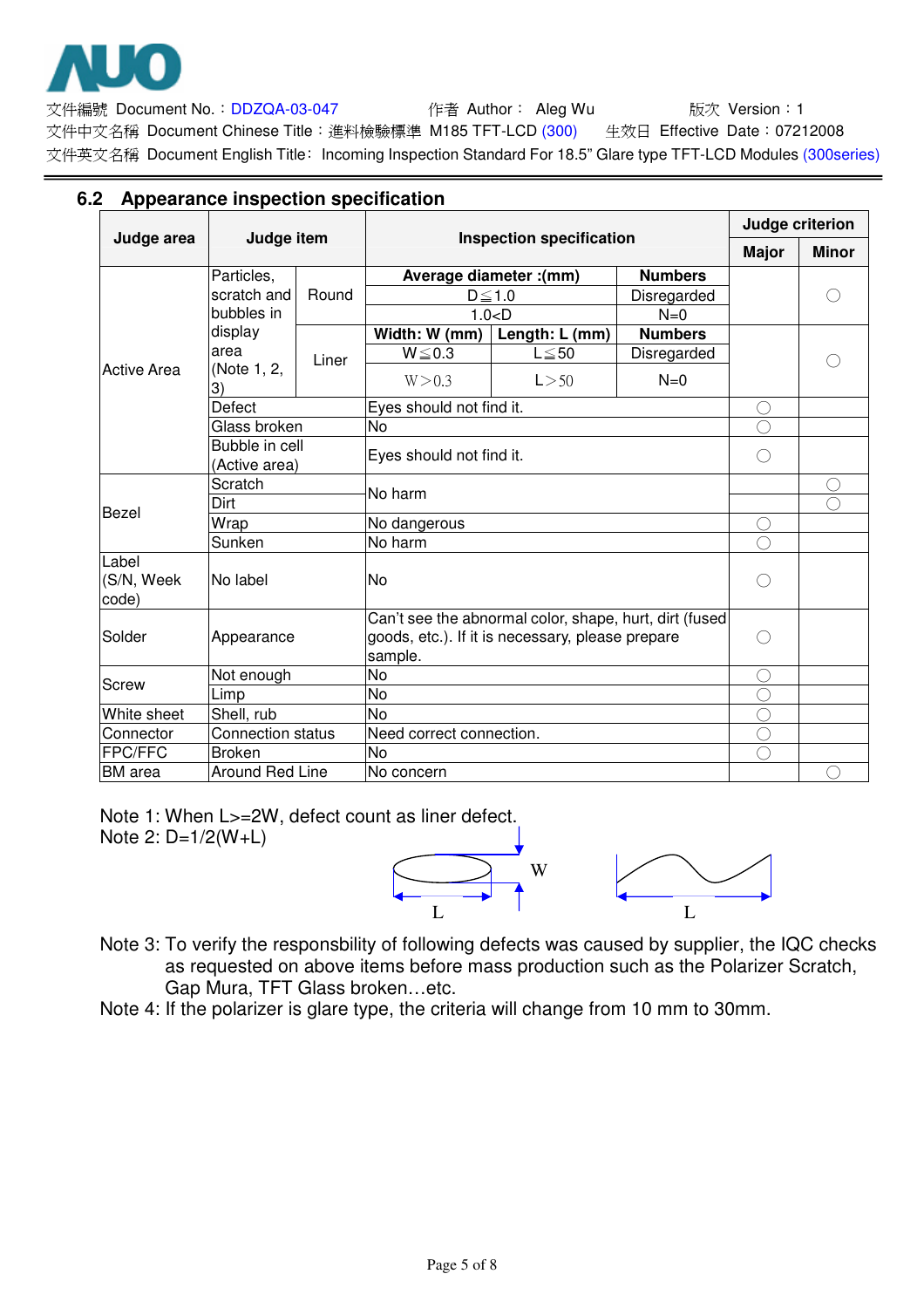

文件編號 Document No.: DDZQA-03-047 <br> **Ocalled Author** Aleg Wu book 版次 Version: 1 文件中文名稱 Document Chinese Title: 進料檢驗標準 M185 TFT-LCD (300) 生效日 Effective Date: 07212008 文件英文名稱 Document English Title: Incoming Inspection Standard For 18.5" Glare type TFT-LCD Modules (300series)

| <b>Testing</b> | <b>Inspection Item</b>         |      | <b>Specification</b> | <b>Note</b>                  |  |
|----------------|--------------------------------|------|----------------------|------------------------------|--|
| Order          | <b>Name</b>                    | Unit | <b>Tolerance</b>     |                              |  |
|                | Outside dimension (vertical)   | mm   | $\pm$ 0.5 mm         | (Please refer to the product |  |
| 2              | Outside dimension (horizontal) | mm   | $\pm$ 0.5 mm         | spec for detailed dimension  |  |
| 3              | Outside dimension (thickness)  | mm   | $\pm$ 0.5 mm         | definition)                  |  |
| 4              | Weight                         | g    | ± 50 g               | Note 1                       |  |
| 5              | Display tolerance ABS (a-b)    | mm   | $1.0$ mm (Max.)      | Note 2                       |  |
| 6              | Display tolerance ABS (c-d)    | mm   | $1.0$ mm (Max.)      | Note 2                       |  |
|                | Panel gap (Y)                  | mm   | $0.8$ mm (Max.)      | Note 3                       |  |

# **6.3 Outside dimension specification:**

Note 1: Thickness doesn't include bending reason.

Note 2: Display tolerance definition



Note 3: Panel gap (Y) definition

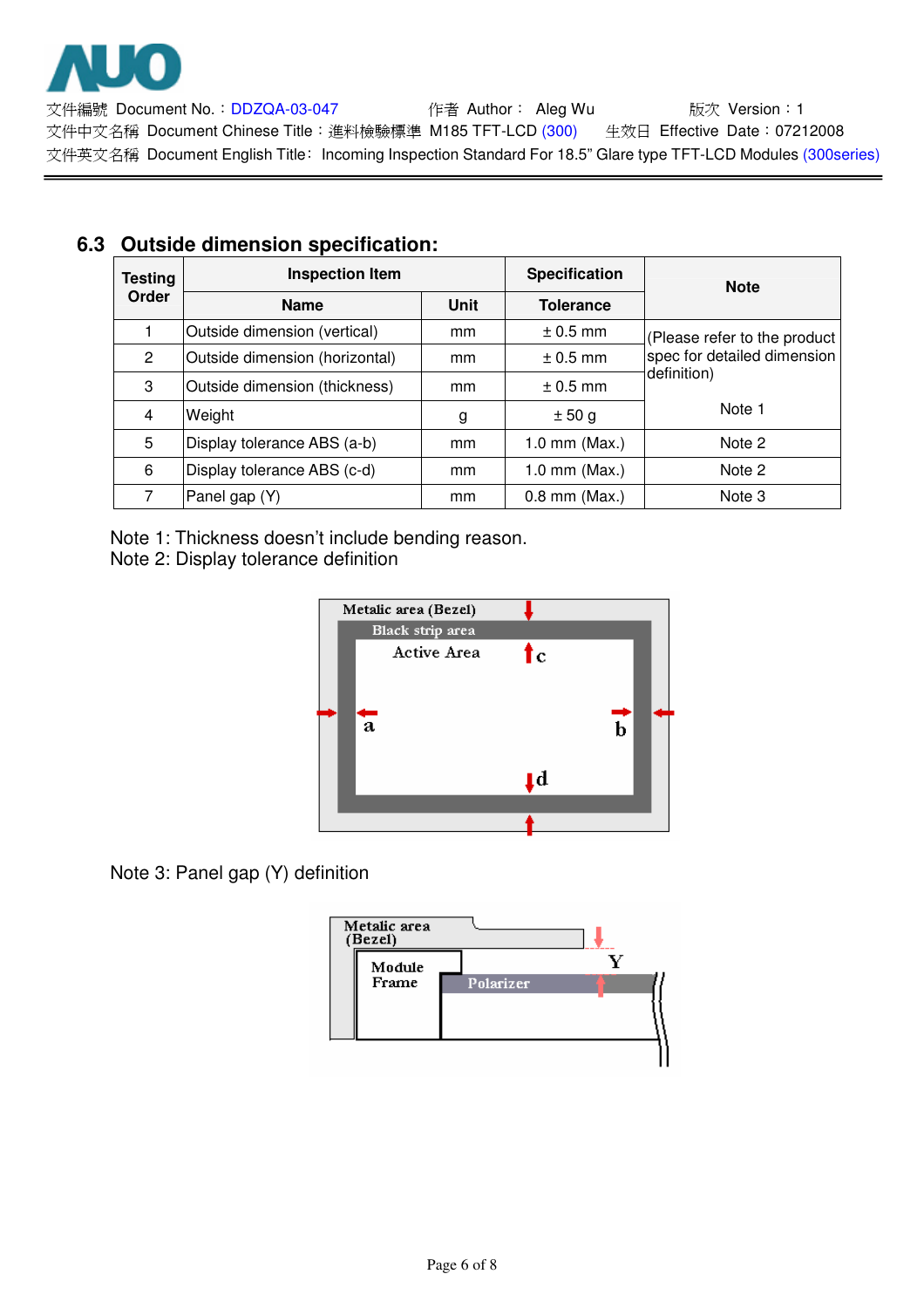

文件編號 Document No.: DDZQA-03-047 作者 Author: Aleg Wu 版次 Version: 1 文件中文名稱 Document Chinese Title: 淮料檢驗標進 M185 TFT-LCD (300) 9 生效日 Effective Date: 07212008 文件英文名稱 Document English Title: Incoming Inspection Standard For 18.5" Glare type TFT-LCD Modules (300series)

## **7 Inspection judgement:**

- 7.1 The judgement of the shipped lot (acceptance or rejection) should follow the sampling plan of MIL-STD-105E, single sampling, normal inspection, level II.
- 7.2 If the number of defects is equal to or less than the applicable acceptance level, the lot shall be accepted.
- 7.3 If the number of defects is more than the applicable acceptance level, the lot shall be rejected and the buyer should inform the seller of the result of incoming inspection in writing

### **8 Precaution:**

Please pay attention to the following items when you use the LCD Module with back-light unit.

- 8.1 Do not twist or bend the module and prevent the unsuitable external force for display module during assembly.
- 8.2 Adopt measures for good heat radiation. Be sure to use the module with in the specified temperature.
- 8.3 Avoid dust or oil mist during assembly.
- 8.4 Follow the correct power sequence while operating. Do not apply the invalid signal, otherwise, it will cause improper shut down and damage the module.
- 8.5 Less EMI: it will be more safety and less noise.
- 8.6 Please operate module in suitable temperature. The response time & brightness will drift by different temperature.
- 8.7 Avoid displaying a fixed pattern (exclude the white pattern) for a long period, which may lead to image sticking.
- 8.8 Be sure to turn off the power when connecting or disconnecting the circuit.
- 8.9 Polarizer scratches easily, please handle it carefully.
- 8.10 Display surface never likes dirt or stains.
- 8.11 A dewdrop may lead to destruction. Please wipe off any moisture before using module.
- 8.12 Sudden temperature changes cause condensation, and it will cause polarizer damaged.
- 8.13 High temperature and humidity may degrade performance. Please do not expose the module to the direct sunlight and so on.
- 8.14 Acetic acid or chlorine compounds are not friends with TFT display module.
- 8.15 Static electricity will damage the modules; please do not touch the module without any grounded device.
- 8.16 No parts of the panel should be dismantled without the presence of AU engineer or the product will not be warranted.
- 8.17 Be careful do not touch the rear side directly because of the backlight high voltage.
- 8.18 No strong vibration or shock. It will cause module broken.
- 8.19 Storage the modules in suitable environment with regular packing.
- 8.20 Be careful of injury from a broken display module. Please avoid the pressure adding to the surface (front or rear side) of modules, because it will cause the display non-uniformity or other function issue.